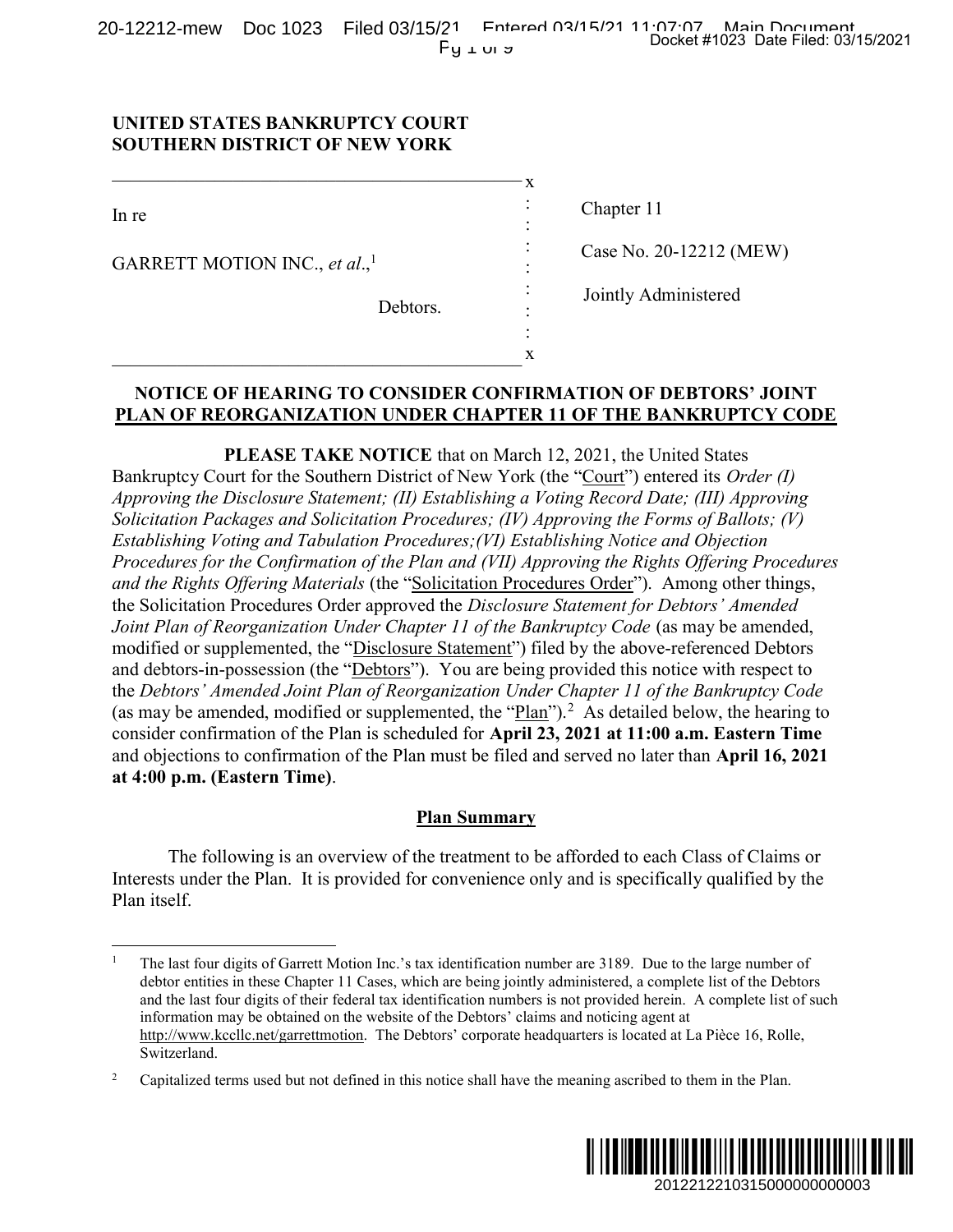# 20-12212-mew Doc 1023 Filed 03/15/21 Entered 03/15/21 11:07:07 Main Document Pg 2 of 9

| <b>Class</b>   | <b>Designation</b>                  | <b>Status</b> | <b>Voting Rights</b>    |
|----------------|-------------------------------------|---------------|-------------------------|
|                | <b>Other Secured Claims</b>         | Unimpaired    | Not Entitled to Vote    |
|                |                                     |               | (Presumed to Accept)    |
| $\overline{2}$ | <b>Other Priority Claims</b>        | Unimpaired    | Not Entitled to Vote    |
|                |                                     |               | (Presumed to Accept)    |
| 3              | <b>Secured Tax Claims</b>           | Unimpaired    | Not Entitled to Vote    |
|                |                                     |               | (Presumed to Accept)    |
| $\overline{4}$ | Prepetition Credit Agreement Claims | Impaired      | <b>Entitled</b> to Vote |
| 5              | Senior Subordinated Noteholder      | Impaired or   | <b>Entitled</b> to Vote |
|                | Claims                              | Unimpaired    |                         |
| 6              | Honeywell Plan Claims               | Impaired      | Entitled to Vote        |
| $\overline{7}$ | <b>General Unsecured Claims</b>     | Unimpaired    | Not Entitled to Vote    |
|                |                                     |               | (Presumed to Accept)    |
| 8              | Intercompany Claims                 | Impaired or   | Not Entitled to Vote    |
|                |                                     | Unimpaired    | (Presumed to Accept or  |
|                |                                     |               | Deemed to Reject)       |
| 9              | Intercompany Interests              | Impaired or   | Not Entitled to Vote    |
|                |                                     | Unimpaired    | (Presumed to Accept or  |
|                |                                     |               | Deemed to Reject)       |
| 10             | Section 510(b) Claims               | Impaired      | Not Entitled to Vote    |
|                |                                     |               | (Deemed to Reject)      |
| 11             | <b>Existing Common Stock</b>        | Impaired      | <b>Entitled</b> to Vote |

# IMPORTANT INFORMATION FOR COUNTERPARTIES TO CONTRACTS AND UNEXPIRED LEASES WITH THE DEBTORS:

Pursuant to the Plan, all Executory Contracts and Unexpired Leases will be deemed assumed and the Honeywell Terminated Agreements that are Executory Contracts or Unexpired Leases will be deemed rejected as of the Effective Date in accordance with the provisions and requirements of sections 365 and 1123 of the Bankruptcy Code.

No later than March 12, 2021, the Debtors will file with the Court the list of Executory Contracts and Unexpired Leases to be assumed and serve Cure Notices on non-Debtor counterparties to Executory Contracts and Unexpired Leases proposed to be assumed.

The Debtors shall identify the proposed Cure Cost for each such Executory Contract and Unexpired Lease in the Cure Notice. Entry of the Confirmation Order by the Court shall constitute an order approving the assumptions of such Executory Contracts and Unexpired Leases and Cure Costs as set forth in the Plan.

If you dispute the proposed assumption of your Executory Contract or Unexpired Lease or the proposed Cure Cost associated therewith, you may contact the Debtors' restructuring advisor, AlixPartners, LLP ("AlixPartners") (by writing to Garrettcurenotice@alixpartners.com or calling  $(866)$  812-2297 (U.S. toll-free), +800 3742 6170 (international toll-free) or (781) 575-4050 (U.S. local toll number)), to attempt to consensually resolve such dispute without the need for a formal objection, and you and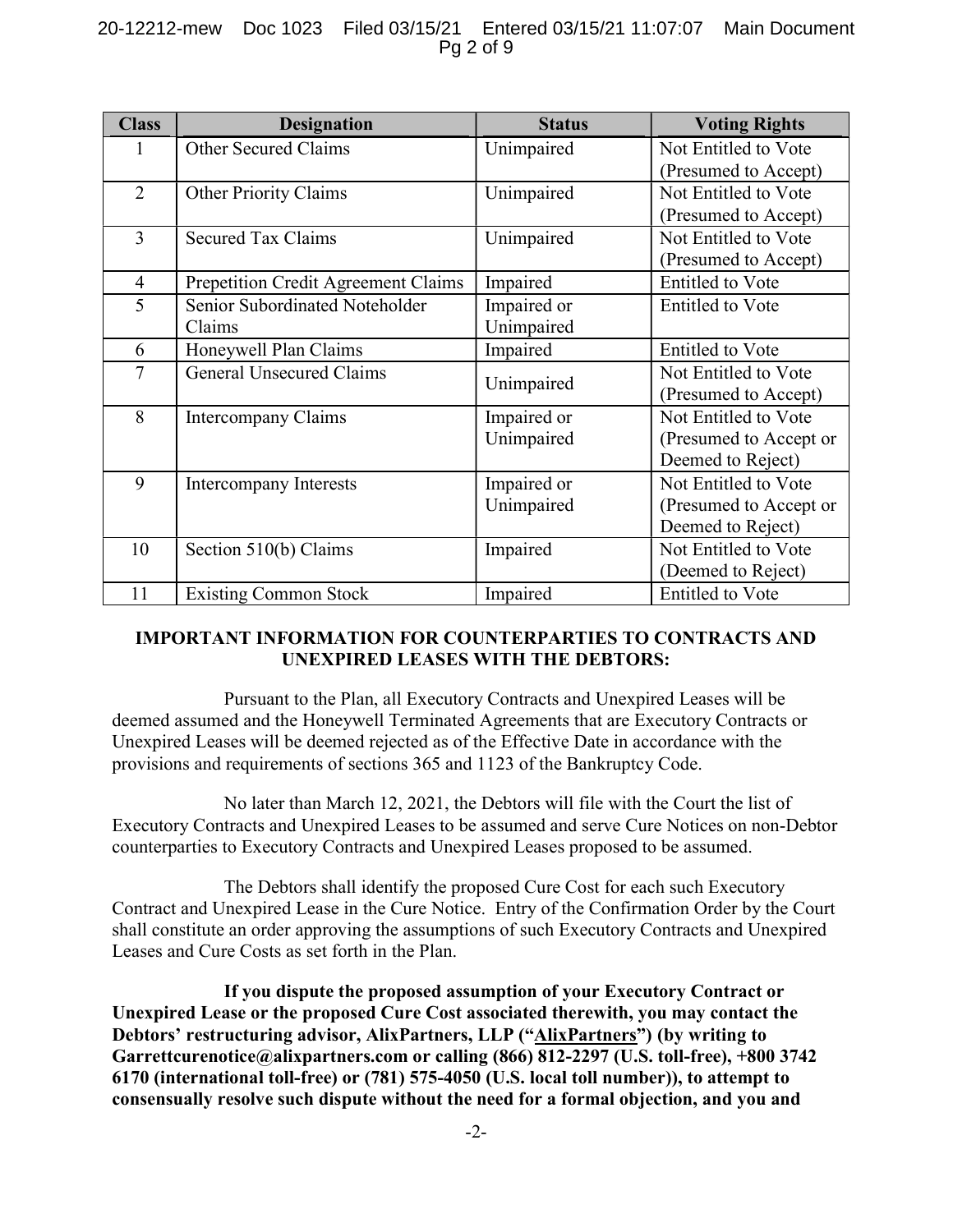AlixPartners shall work in good faith to reach resolution. If your issues are not resolved by March 31, 2021, you must file an objection by 4:00 p.m. (Eastern Time) on April 8, 2021. Any objections to the proposed treatment of Executory Contracts or Unexpired Leases must: (i) be in writing; (ii) comply with the Bankruptcy Rules and the Bankruptcy Local Rules; (iii) state the name and address of the objecting party and the amount and nature of the Claim or Interest beneficially owned by such entity and (iv) state with particularity the legal and factual basis for such objections.

#### Relevant Deadlines

The record date for purposes of determining the Holders of Claims and Interests entitled to vote on the Plan is March 15, 2021. The deadline for Holders of Claims and Interests entitled to vote on the Plan to vote on the Plan is April 16, 2021 at 8:00 p.m. Eastern Time.

The Court has set April 23, 2021 at 11:00 a.m. Eastern Time as the date and time for the hearing on confirmation of the Plan and to consider any objections to the Plan. The confirmation hearing will be held before the Honorable Michael E. Wiles, United States Bankruptcy Court for the Southern District of New York. The hearing may be adjourned from time to time, subject to the applicable terms of the Restructuring Support Agreement or Plan Support Agreement, without further notice other than an announcement of the adjourned date(s) at the hearing and thereafter, at any adjourned hearing(s). In addition, the Plan may be modified, subject to the applicable terms of the Restructuring Support Agreement, without further notice prior to or as a result of the confirmation hearing and thereafter, as otherwise provided in the Bankruptcy Code.

Any objection to confirmation of the Plan must: (1) be in writing; (2) comply with the Bankruptcy Code, the Bankruptcy Rules and the Local Rules; (3) set forth the name of the objector, the nature and amount of Claims or Interests held or asserted by the objector; (4) state the basis and the specific grounds therefor and (5) be filed with the Court, together with proof of service thereof, and served upon and received by each of the following: (a) counsel to the Debtors, Sullivan & Cromwell LLP, 125 Broad Street, New York, NY 10004, Attn: Alexa J. Kranzley (kranzleya@sullcrom.com); (b) the Office of the United States Trustee for the Southern District of New York, Attn: Benjamin Higgins, Esq. (Benjamin.J.Higgins@ust.doj.gov); (c) counsel to the Official Committee of Unsecured Creditors, White & Case LLP, 1221 Avenue of the Americas New York, New York 10020, Attn: Brian Pfeiffer (brian.pfeiffer@whitecase.com) and John Ramirez (john.ramirez@whitecase.com); (d) proposed counsel to the Equity Committee, Glenn Agre Bergman & Fuentes LLP, 55 Hudson Yards, 20th Floor, New York, NY 10001, Attn: Andrew K. Glenn (aglenn@glennagre.com), Jed I. Bergman (jbergman@glennagre.com) and Shai Schmidt (sschmidt@glennagre.com); (e) counsel to Citibank, N.A., as administrative agent under the DIP credit facility, Weil, Gotshal & Manges LLP, 767 Fifth Avenue, New York, NY 10153, Attn: Ray C. Schrock, P.C. (ray.schrock@weil.com) and Candace M. Arthur, Esq. (candace.arthur@weil.com); (f) counsel to Wilmington Savings Fund Society, FSB, as administrative agent under the Debtors' prepetition credit facility, Stroock & Stroock & Lavan LLP, 180 Maiden Lane, New York, NY 10038, Attn: Kristopher M. Hansen (khansen@stroock.com), Jonathan D. Canfield (jcanfield@stroock.com), Joanne Lau (jlau@stroock.com) and Alexander A. Fraser (afraser  $@$ stroock.com); (g) counsel to Deutsche Trustee Company Limited, as indenture trustee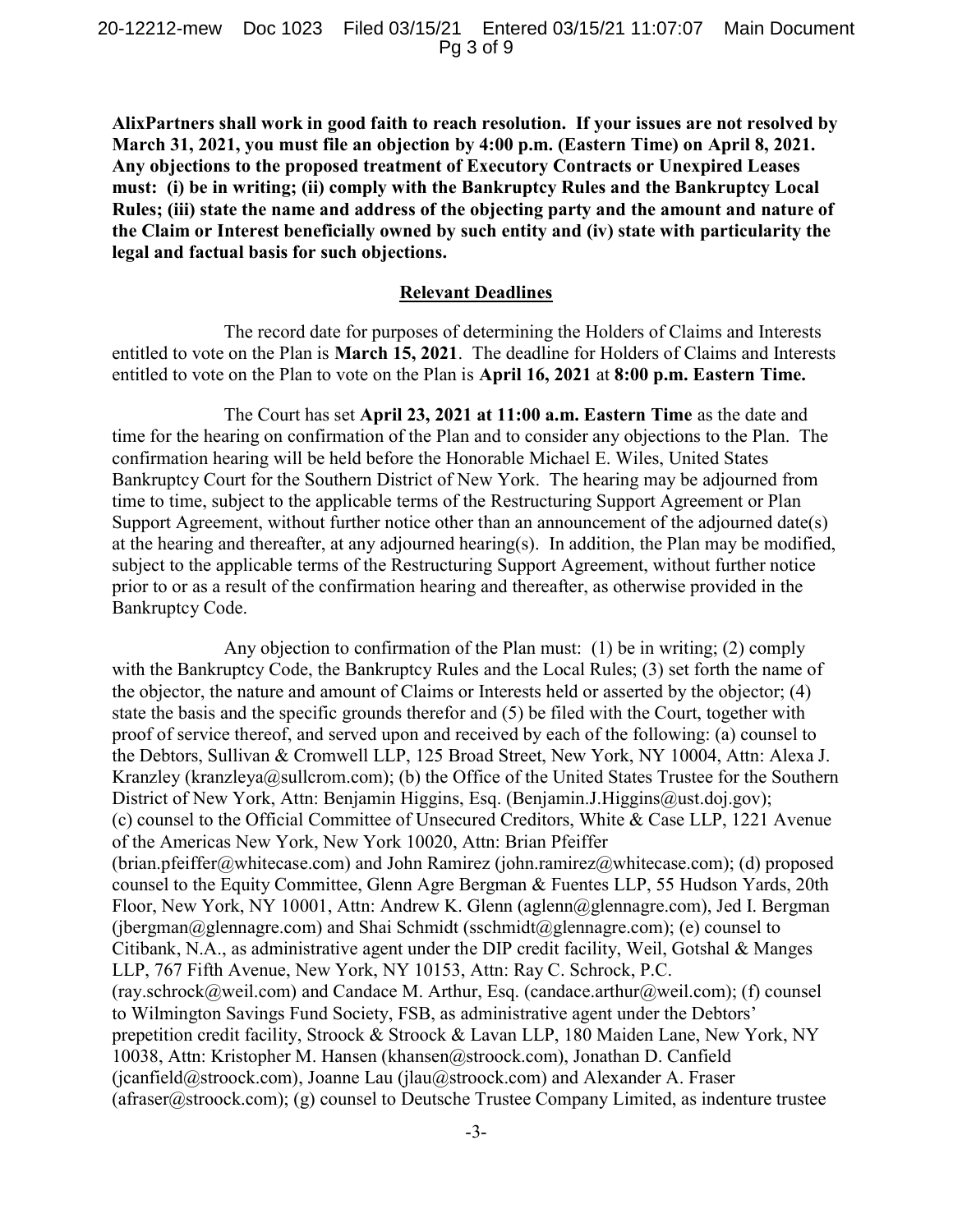#### 20-12212-mew Doc 1023 Filed 03/15/21 Entered 03/15/21 11:07:07 Main Document Pg 4 of 9

under the Debtors' 5.125% senior notes due 2026, Norton Rose Fulbright, 1301 Avenue of the Americas, New York, NY 10019, Attn: Francisco Vasquez (francisco.vasquez@nortonrosefulbright.com); (h) counsel to the ad hoc group of lenders under the Debtors' prepetition credit facility, Gibson, Dunn & Crutcher LLP, 200 Park Avenue, New York, NY 10166, Attn: Scott J. Greenberg (sgreenberg@gibsondunn.com), Steven A. Domanowski (sdomanowski@gibsondunn.com), Robert A. Klyman  $(rklyman@gibsondunn.com)$  and Matthew G. Bouslog (mbouslog@gibsondunn.com); (i) counsel to the ad hoc group of bondholders, Ropes & Gray LLP, 1211 Avenue of the Americas, New York, NY 10036, Attn: Matthew M. Roose (matthew.roose@ropesgray.com) and Mark I. Bane (mark.bane@ropesgray.com); (j) counsel to Honeywell International Inc., Kirkland & Ellis LLP, 601 Lexington Avenue, New York, NY 10022, Attn: Nicole L. Greenblatt, P.C. (nicole.greenblatt@kirkland.com), Mark McKane, P.C. (mmckane@kirkland.com) and Joseph M. Graham (joe.graham@kirkland.com); (k) counsel to Oaktree Capital Management, L.P. and Centerbridge Partners, L.P., as Plan Sponsors, Milbank LLP, 55 Hudson Yards, New York, NY 10003, Attn: Dennis F. Dunne (ddunne@milbank.com), Andrew M. Leblanc (aleblanc@milbank.com), and Andrew C. Harmeyer (aharmeyer@milbank.com); (1) counsel to the Additional Investors, Jones Day, 250 Vesey Street, New York, NY 10281, Attn: Anna Kordas (akordas@jonesday.com) and Jones Day, 555 S. Flower St.,  $50^{th}$  Floor, Los Angeles, CA 90071. Attn: Bruce Bennett (bbennett@jonesday.com), Joshua M. Mester (jmester@jonesday.com) and James O. Johnston (jjohnston@jonesday.com); and (m) to the extent not listed herein, those parties requesting notice pursuant to Bankruptcy Rule 2002 no later than the Confirmation Objection Deadline of April 16, 2021 at 4:00 p.m. (Eastern Time). UNLESS AN OBJECTION IS TIMELY SERVED AND FILED IN ACCORDANCE WITH THIS NOTICE, IT MAY NOT BE CONSIDERED BY THE BANKRUPTCY COURT.

The Debtors may file supplements to the Plan (the "Plan Supplement") with the Court no later than April 9, 2021.

#### BINDING NATURE OF THE PLAN

 IF CONFIRMED, THE PLAN SHALL BIND ALL HOLDERS OF CLAIMS AND INTERESTS TO THE MAXIMUM EXTENT PERMITTED BY APPLICABLE LAW, WHETHER OR NOT SUCH HOLDER WILL RECEIVE OR RETAIN ANY PROPERTY OR INTEREST IN PROPERTY UNDER THE PLAN, HAS FILED A PROOF OF CLAIM IN THE CHAPTER 11 CASES, OR FAILED TO VOTE TO ACCEPT OR REJECT THE PLAN OR VOTED TO REJECT THE PLAN.

#### **Obtaining Copies of Relevant Documents**

Copies of the Plan, the Plan Supplement, the Disclosure Statement and the Solicitation Procedures Order, as well as other documents filed in these Chapter 11 Cases, may be obtained (i) for a nominal fee from the Court's electronic docket for the Debtors' Chapter 11 Cases at https://www.ecf.sdny.uscourts.gov (a PACER login and password are required and can be obtained through the PACER Service Center at www.pacer.psc.uscourts.gov), or (ii) free of charge by accessing the website of the Debtors' Solicitation Agent, http://www.kccllc.net/garrettmotion. In addition, the Debtors will, at their expense, provide paper copies of the Plan, the Plan Supplement, the Disclosure Statement or the Solicitation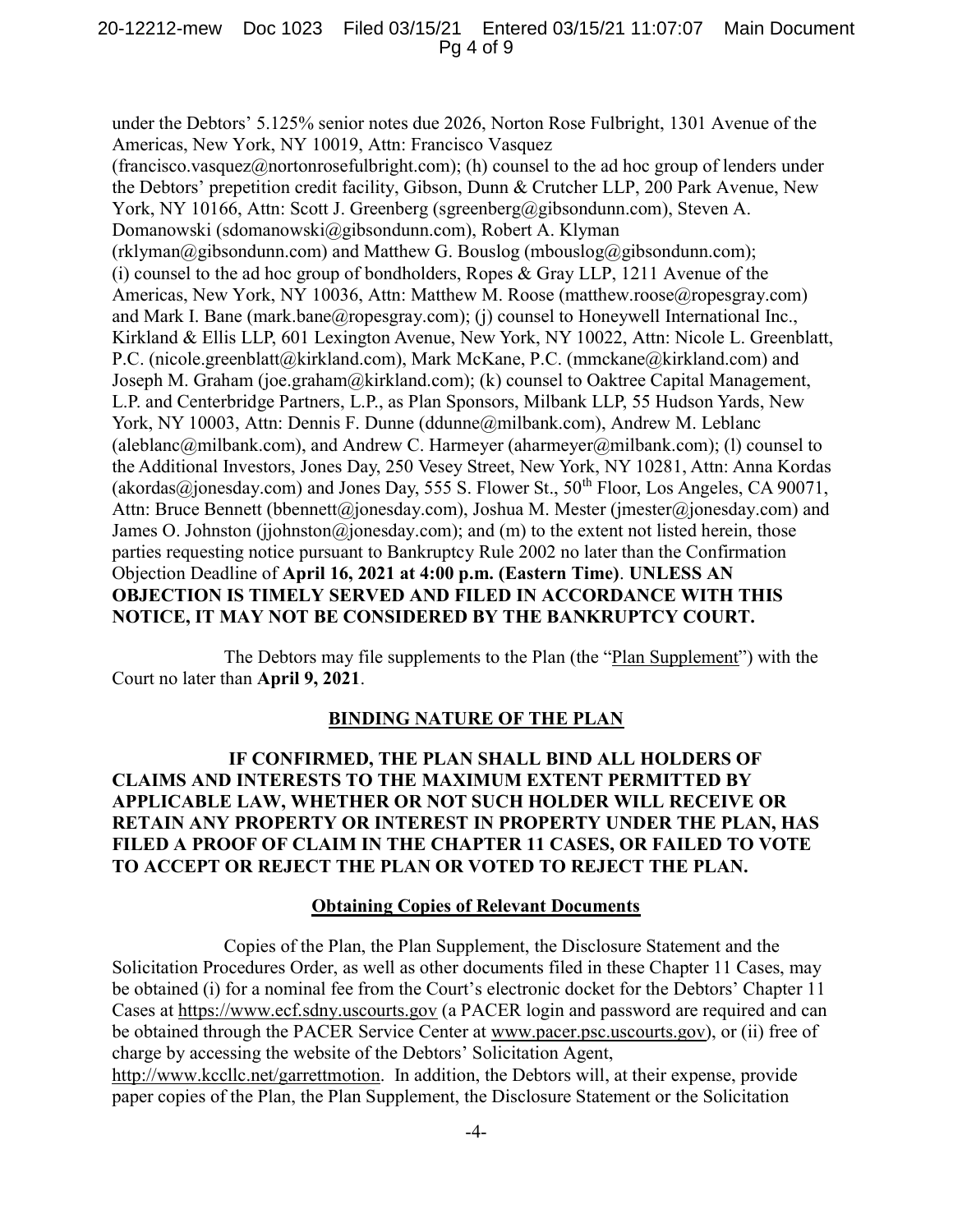Procedures Order to any party submitting a request for such paper copies (i) through the Debtors' restructuring website at http://www.kccllc.net/garrettmotion or (ii) in writing to Garrett Motion Ballot Processing Center (c/o Kurtzman Carson Consultants LLC), 222 N. Pacific Coast Highway, Suite 300 El Segundo, California 90245. Please be advised that the Solicitation Agent is authorized to answer questions about, and provide additional copies of, materials filed in these Chapter 11 Cases, but may not advise you as to whether you should contest your non-voting status or object to confirmation of the Plan.

## How to Opt-In to the Releases

HOLDERS OF CLAIMS OR INTERESTS WHO WISH TO GRANT THE THIRD-PARTY RELEASE SET FORTH IN SECTION 11.10 OF THE PLAN MUST RETURN THEIR BALLOTS OR ELECTION FORMS, IN EACH CASE, TO THE DEBTORS' SOLICITATION AGENT BY NO LATER THAN THE VOTING DEADLINE BY FOLLOWING THE INSTRUCTIONS FOR ELECTING TO OPT-IN TO THE THIRD-PARTY RELEASE SET FORTH IN SUCH BALLOT OR ELECTION FORM, AS APPLICABLE.<sup>3</sup>

#### Releases

#### Section 11.8 of the Plan contains the following Debtor Release

 $\overline{a}$ 

For good and valuable consideration, including the service of the Released Parties to facilitate the administration of the Chapter 11 Cases and the implementation of the transactions contemplated by the Plan, on and after the Effective Date, the Released Parties shall be released and discharged by the Debtors, Reorganized Debtors and their Estates, including any successor and assign to the Debtors, the Reorganized Debtors or any estate representative, from all claims, obligations, rights, suits, damages, causes of action, remedies and liabilities whatsoever, including any derivative claims asserted or assertable on behalf of a Debtor or Reorganized Debtor, and its successors, assigns, and representatives, whether known or unknown, foreseen or unforeseen, liquidated or unliquidated, contingent or fixed, existing or hereafter arising, in law, at equity or otherwise, whether for indemnification, tort, contract, violations of federal or state securities laws or otherwise, including those that any of the Debtors, the Reorganized Debtors or their Estates would have been legally entitled to assert in their own right (whether individually or collectively) or on behalf of the holder of any Claim or Interest or any other Person, based on or relating to, or in any manner arising from, in whole or in part, the Debtors, the Reorganized Debtors, the Estates, the conduct of the businesses of the Debtors, these Chapter 11 Cases, the purchase, sale or rescission of the purchase or sale of any security of the Debtors or Reorganized Debtors, the release or discharge of any mortgage, lien or security interest, the subject matter of, or the transactions or events giving rise to, any Claim or Interest that is treated in the Plan, the administration of Claims and Interests prior to or during these Chapter 11 Cases, the negotiation, formulation, preparation, dissemination, implementation, administration, confirmation and/or

<sup>3</sup> Holders of Claims who vote to accept the Plan will be deemed to consent to the Third-Party Release whether or not they check the box on their respective Ballot to "opt-in" to the Third-Party Release.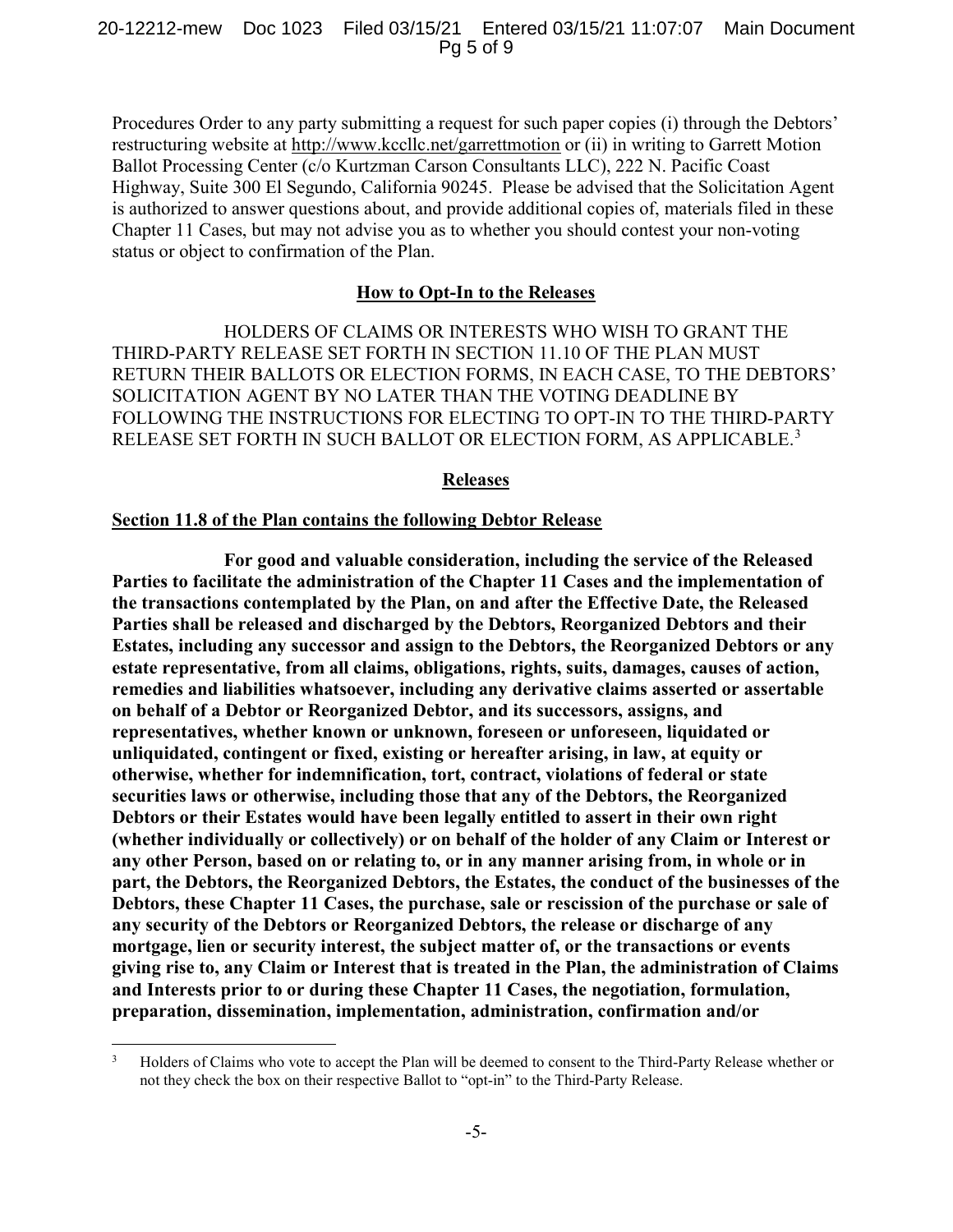effectuation of the Restructuring Support Agreement (and each prior version thereof), the Plan Support Agreement (and each prior version thereof, including the Coordination Agreement), the Equity Commitment Letters, the Debt Commitment Letters, the Equity Backstop Commitment Agreement, the Plan, any plan supplement, any disclosure statement or, in each case, related agreements, instruments or other documents, any action or omission with respect to intercompany claims and intercompany settlements, any action or omission as an officer, director, agent, representative, fiduciary, controlling Person, member, manager, affiliate or responsible party, or upon any other act or omission, transaction, agreement, event, or other occurrence taking place on or before the Effective Date of the Plan, other than claims or liabilities arising out of or relating to any act or omission of a Released Party to the extent such act or omission is determined by a final order in a court of competent jurisdiction to have constituted gross negligence, willful misconduct, fraud, or a criminal act.

## Section 11.9 of the Plan contains the following Exculpation

Notwithstanding anything in the Plan to the contrary, as of the Effective Date, the Debtors and their respective directors, officers, employees, attorneys, investment bankers, financial advisors, restructuring advisors and other professional advisors, representatives and agents will be deemed to have solicited acceptances of this Plan in good faith and in compliance with the applicable provisions of the Bankruptcy Code, including section 1125(e) of the Bankruptcy Code and any applicable non-bankruptcy law, rule or regulation governing the adequacy of disclosure in connection with the solicitation.

The Exculpated Parties shall neither have nor incur any liability arising on or after the Petition Date to any Entity for any act or omission in connection with these Chapter 11 Cases, including (i) the operation of the Debtors' businesses during the pendency of these Chapter 11 Cases; (ii) the administration of Claims and Interests during these Chapter 11 Cases; (iii) formulating, negotiating, preparing, disseminating, implementing, administering, confirming and/or effecting the Restructuring Support Agreement (and each prior version thereof), the Plan Support Agreement (and each prior version thereof, including the Coordination Agreement), the Equity Commitment Letters, the Debt Commitment Letters, the Equity Backstop Commitment Agreement, any disclosure statement, the Plan, any plan supplement, and any related contract, instrument, release or other agreement or document created or entered into in connection therewith (including the solicitation of votes for the Plan or other actions taken in furtherance of confirmation or consummation of the Plan); (iv) the offer or issuance of any securities under or in connection with the Plan; or (v) the administration or adjudication of Claims, other than liability resulting from any act or omission that is determined by final order in a court of competent jurisdiction to have constituted gross negligence, willful misconduct, fraud or a criminal act.

## Section 11.10 of the Plan contains the following Voluntary Release by Holders of Claims and Interests

For good and valuable consideration, including the service of the Released Parties to facilitate the administration of the Chapter 11 Cases, the implementation of the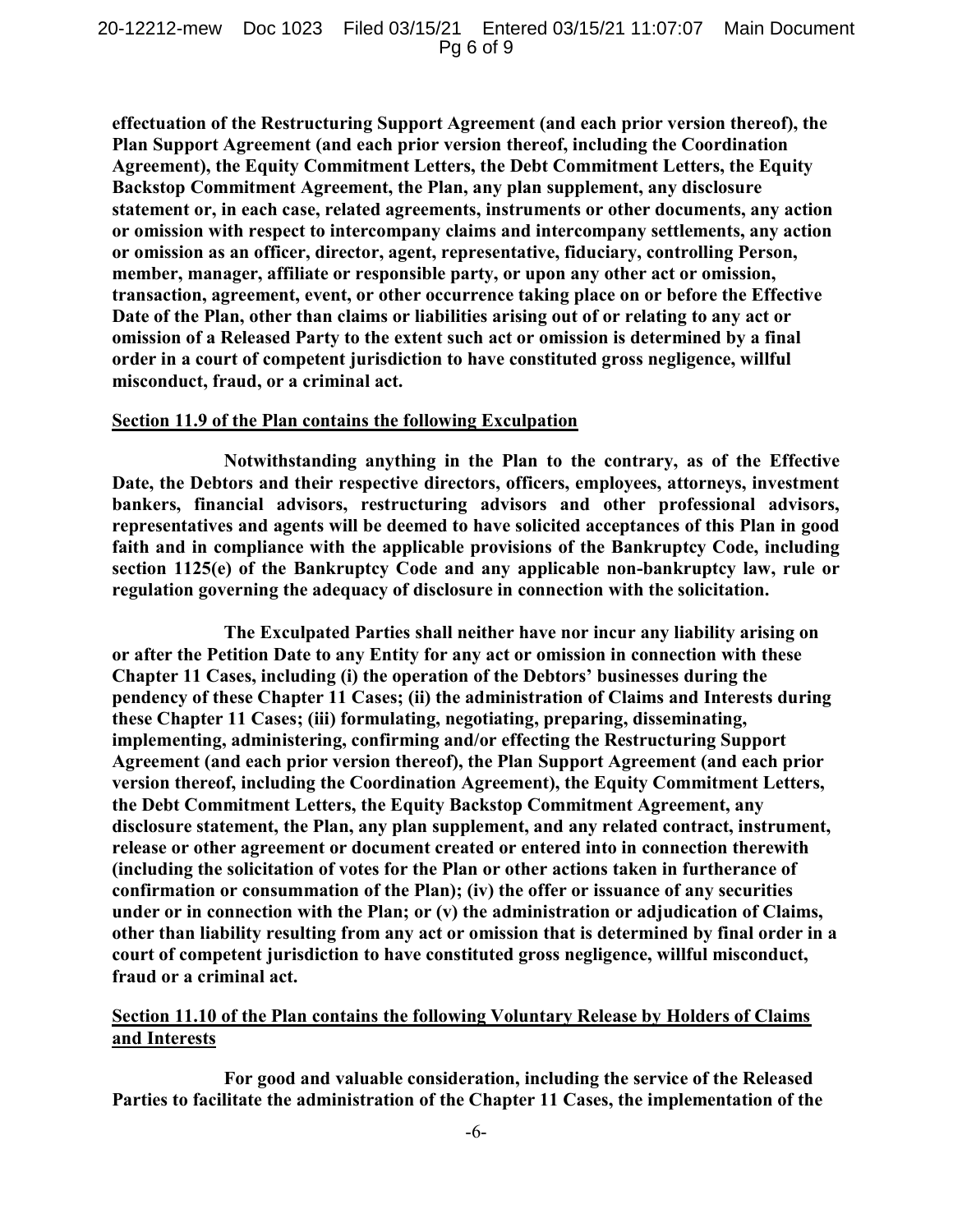reorganization contemplated by the Plan, the release of mortgages, liens and security interests on property of the Estates, and distributions made pursuant to the Plan, on and after the Effective Date, to the fullest extent permitted by applicable law, the Releasing Parties (regardless of whether a Releasing Party is a Released Party) shall be deemed to conclusively, absolutely, unconditionally, irrevocably and forever release, waive and discharge the Released Parties of any and all claims, obligations, rights, suits, damages, causes of action, remedies and liabilities whatsoever, including any derivative claims asserted or assertable on behalf of a Debtor or Reorganized Debtor and its successors, assigns, and representatives, whether known or unknown, foreseen or unforeseen, liquidated or unliquidated, contingent or fixed, existing or hereafter arising, in law, at equity or otherwise, whether for indemnification, tort, contract, violations of federal or state securities laws or otherwise, including, those that any of the Debtors, the Reorganized Debtors or their Estates would have been legally entitled to assert in their own right (whether individually or collectively) or on behalf of the holder of any Claim or Interest or any other Person, based on or relating to, or in any manner arising from, in whole or in part, the Debtors, the Reorganized Debtors, the Estates, the conduct of the businesses of the Debtors, these Chapter 11 Cases, the purchase, sale or rescission of the purchase or sale of any security of the Debtors or Reorganized Debtors, the subject matter of, or the transactions or events giving rise to, any Claim or Interest that is treated in the Plan, the administration of Claims and Interests prior to or during these Chapter 11 Cases, the negotiation, formulation, preparation, dissemination, implementation, administration, confirmation and/or effectuation of the Restructuring Support Agreement (and each prior version thereof), the Plan Support Agreement (and each prior version thereof, including the Coordination Agreement), the Equity Commitment Letters, the Debt Commitment Letters, the Equity Backstop Commitment Agreement, the Plan, any plan supplement, any disclosure statement or, in each case, related agreements, instruments or other documents, any action or omission with respect to intercompany claims or intercompany settlements, any action or omission as an officer, director, agent, representative, fiduciary, controlling Person, member, manager, affiliate or responsible party, or upon any other act or omission, transaction, agreement, event, or other occurrence taking place on or before the Effective Date of the Plan, other than claims or liabilities arising out of or relating to any act or omission of a Released Party to the extent such act or omission is determined by a final order in a court of competent jurisdiction to have constituted gross negligence, willful misconduct, fraud, or a criminal act.

Notwithstanding the foregoing, no Releasing Party shall be deemed to have released (a) any Section 510(b) Claim against the Debtors, or (b) any claim arising from rescission of a purchase or sale of Existing Common Stock or for damages arising from the purchase or sale of Existing Common Stock against one or more of the Debtors' current or former officers or directors, or Honeywell or Honeywell's current or former officers or directors; provided that each Releasing Party shall only be entitled to assert the claims identified in subclause (b) above as a member of a class in a class action in which such Releasing Party is not a lead plaintiff and to respond to or oppose any objections or challenges to such Releasing Party's inclusion in such class action.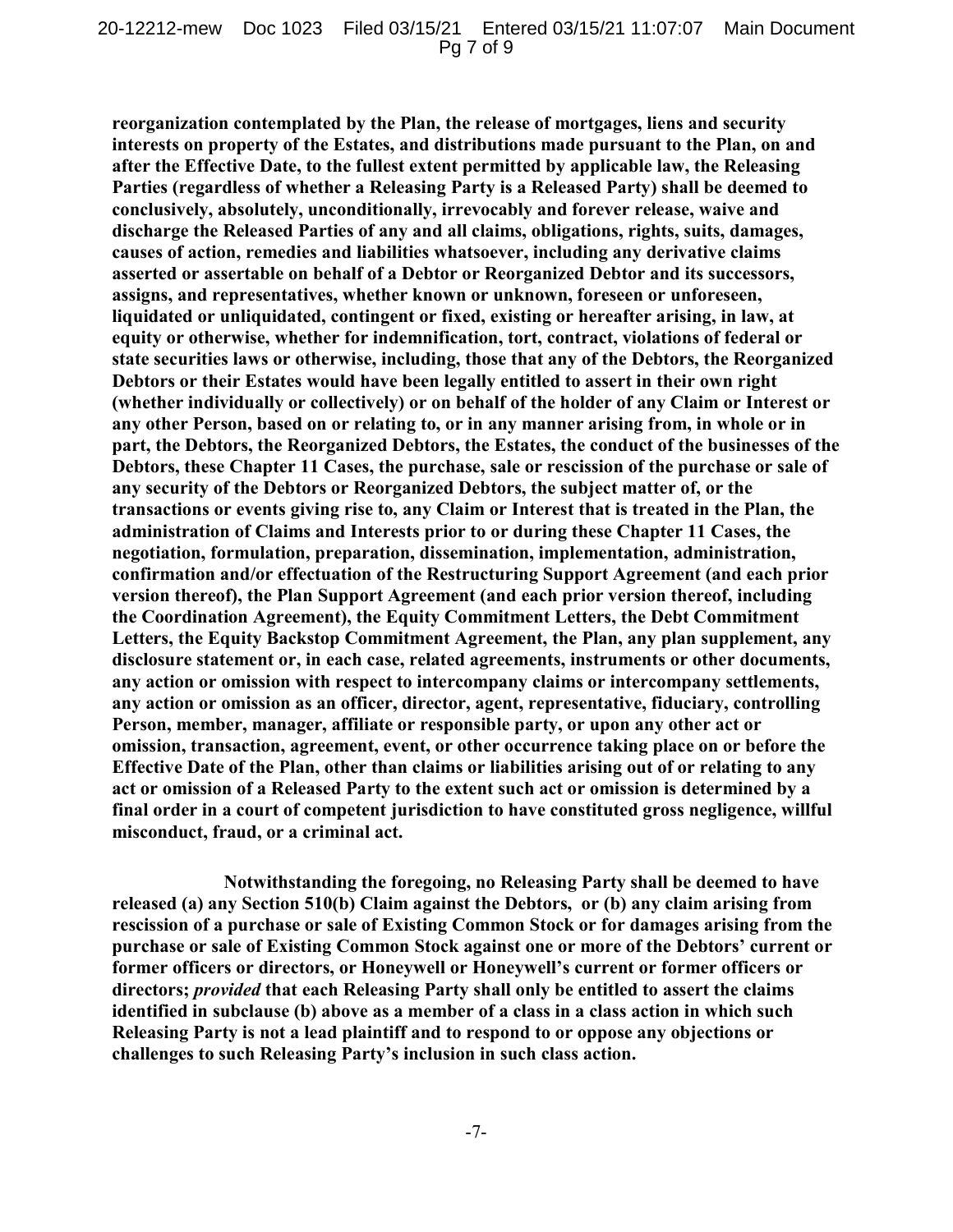Notwithstanding any language to the contrary contained in the Disclosure Statement, Plan and/or the Confirmation Order, no provision of the Plan or the Confirmation Order shall (i) preclude the SEC from enforcing its police or regulatory powers; or, (ii) enjoin, limit, impair or delay the SEC from commencing or continuing any claims, causes of action, proceedings or investigations against any nondebtor person or nondebtor entity in any forum.

#### Section 11.11 of the Plan contains the following Injunction

Except as otherwise specifically provided in the Plan or the Confirmation Order, all Persons or Entities who have held, hold or may hold (i) Claims or Interests that arose prior to the Effective Date, (ii) Causes of Action that have been released pursuant to Sections 11.8 and 11.10 of the Plan or are subject to exculpation pursuant to Section 11.9 of the Plan (but only to the extent of the exculpation provided in Section 11.9 of the Plan), or (iii) Claims, Interests or Causes of Action that are otherwise discharged, satisfied, stayed, or terminated pursuant to the terms of the Plan and all other parties-in-interest seeking to enforce such Claims, Interests or Causes of Action are permanently enjoined, from and after the Effective Date, from (a) commencing or continuing in any manner any action or other proceeding of any kind with respect to any such Claim (including a section 510(b) Claim) against or Interest in the Debtors or the Reorganized Debtors, or property of any Debtors or Reorganized Debtors, other than to enforce any right to a distribution pursuant to the Plan, (b) the enforcement, attachment, collection or recovery by any manner or means of any judgment, award, decree or order against the Debtors or Reorganized Debtors or property of any Debtors or Reorganized Debtors with respect to any such Claim or Interest, other than to enforce any right to a distribution pursuant to the Plan, (c) creating, perfecting or enforcing any Lien or encumbrance of any kind against the Debtors or the Reorganized Debtors, or against the property or interests in property of the Debtors or the Reorganized Debtors with respect to any such Claim or Interest, other than to enforce any right to a distribution pursuant to the Plan, or (d) asserting any right of setoff (except for setoffs validly exercised prepetition) or subrogation of any kind against any obligation due from the Debtors or the Reorganized Debtors, or against the property or interests in property of the Debtors or the Reorganized Debtors, with respect to any such Claim or Interest. Such injunction shall extend to any successors or assignees of the Debtors or the Reorganized Debtors and their respective properties and interests in properties.